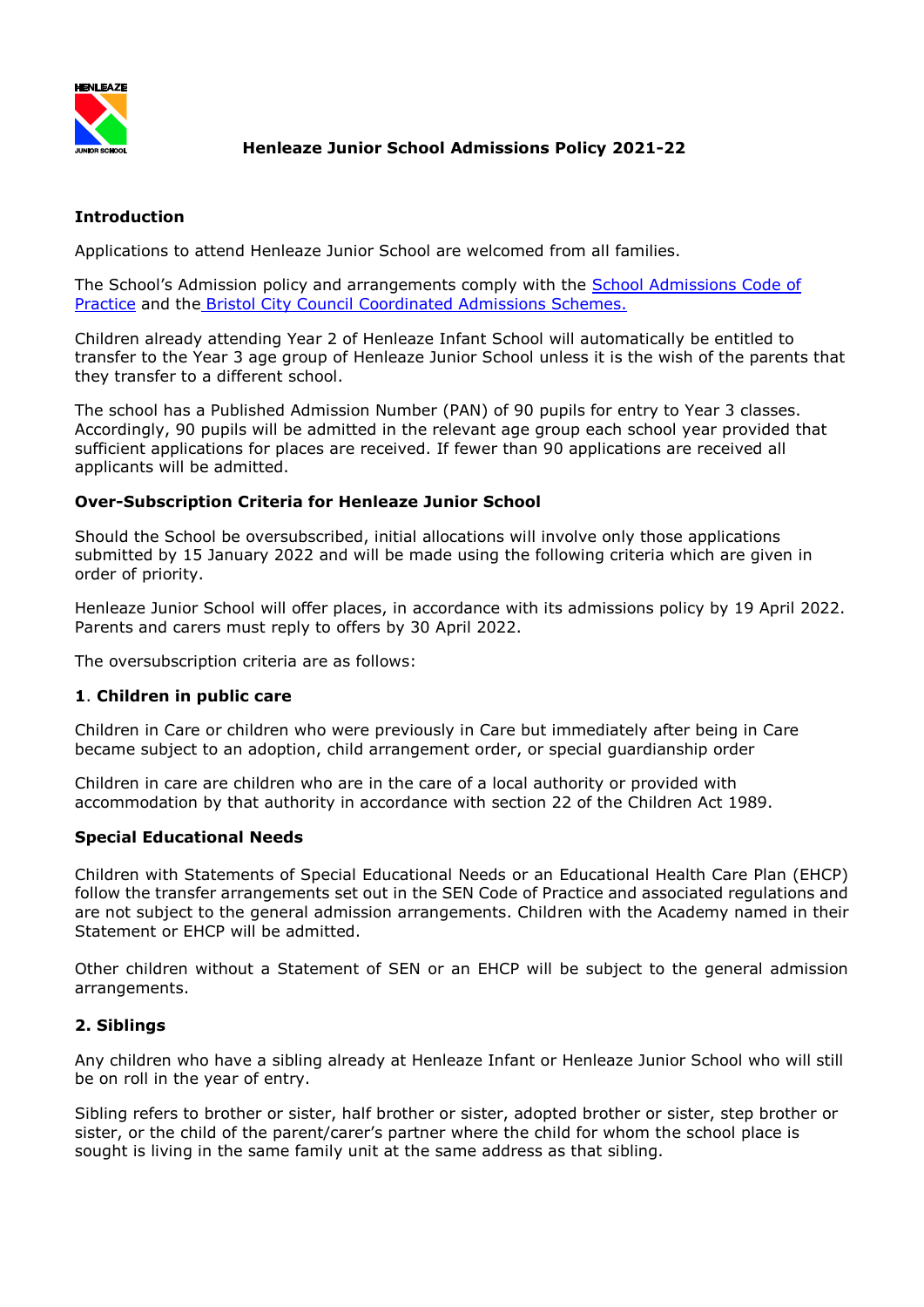• Multiple Births

The School will endeavour to admit siblings born at the same time (eg twins, triplets etc). If necessary the school will admit over its PAN to accommodate such children.

## **3. Geographical considerations**

Children living closest to the school as measured in a direct line from the home address to the school.

Home Address

The home address given on the application form must be the address where the child resides for most of the week with his or her parent or carer. If a child regularly lives at more than one address the Governing Body will have to reach a conclusion about which should be counted as the main address when allocating places. This will normally be the address where the Child Benefit is paid and where the child is registered with a doctor.

Home to school distances will be measured in a direct line from a point on the verified home address as held by the Local Authority to a central point within the main school building using the Department for Education's computerised mapping system, based on postcodes.

Tie-breaks

Where there are more applications than there are places remaining within a particular category, siblings will be given priority. After this, direct line distance from home to school will be used as a tie-break. When the furthest distance to qualify for a place relates to a household containing two or more children for whom applications are being made (eg twins), the place will be offered to one child. The remaining child(ren) will be considered under the sibling criterion if further places become available.

Where two or more children live in a flat or other multi-home dwelling and it is not possible to determine which applicant lives closest to the preferred school as measured in a direct line from the building to the school; the available place(s) will be allocated by drawing lots. Any offer of a place determined by random allocation will be overseen by an independent party.

# **Applications at Other Times of the Year (In-Year Applications)**

Children wishing to apply for a place after the normal admissions round will need to complete an [application form.](file://///admin/office%20shared/Management/WP/Admissions/Admission%20Application%20Form/Application%20for%20Admission%20HJS%20form%20v%20April%202016.pdf) The completed form must be returned to Henleaze Junior School. The Governing Body will consider the application in line with the schools admissions policy. Where the school is oversubscribed, the school will inform parents of the right to appeal and the appeal process.

### **Deferred or delayed entry to the school**

All children will be considered on an individual basis, in the best interest of the child, taking into account the views of parents, professionals (e.g. medical) and the head teacher together with information concerning academic, social and emotional development.

### **Waiting Lists**

When a place at Henleaze Junior School cannot be offered, parents/carers can request that their child's name is placed on a waiting list.

The child's name will be retained on the waiting list until the end of the academic year. If a place becomes available at the school, the place will be offered in accordance with the published oversubscription criteria and not the length of time a child's name has been on a waiting list. Names will be removed from the list on request, or if the offer of a place is not accepted within 10 days of the date of the offer. Positions on waiting lists may change due to new applications received.